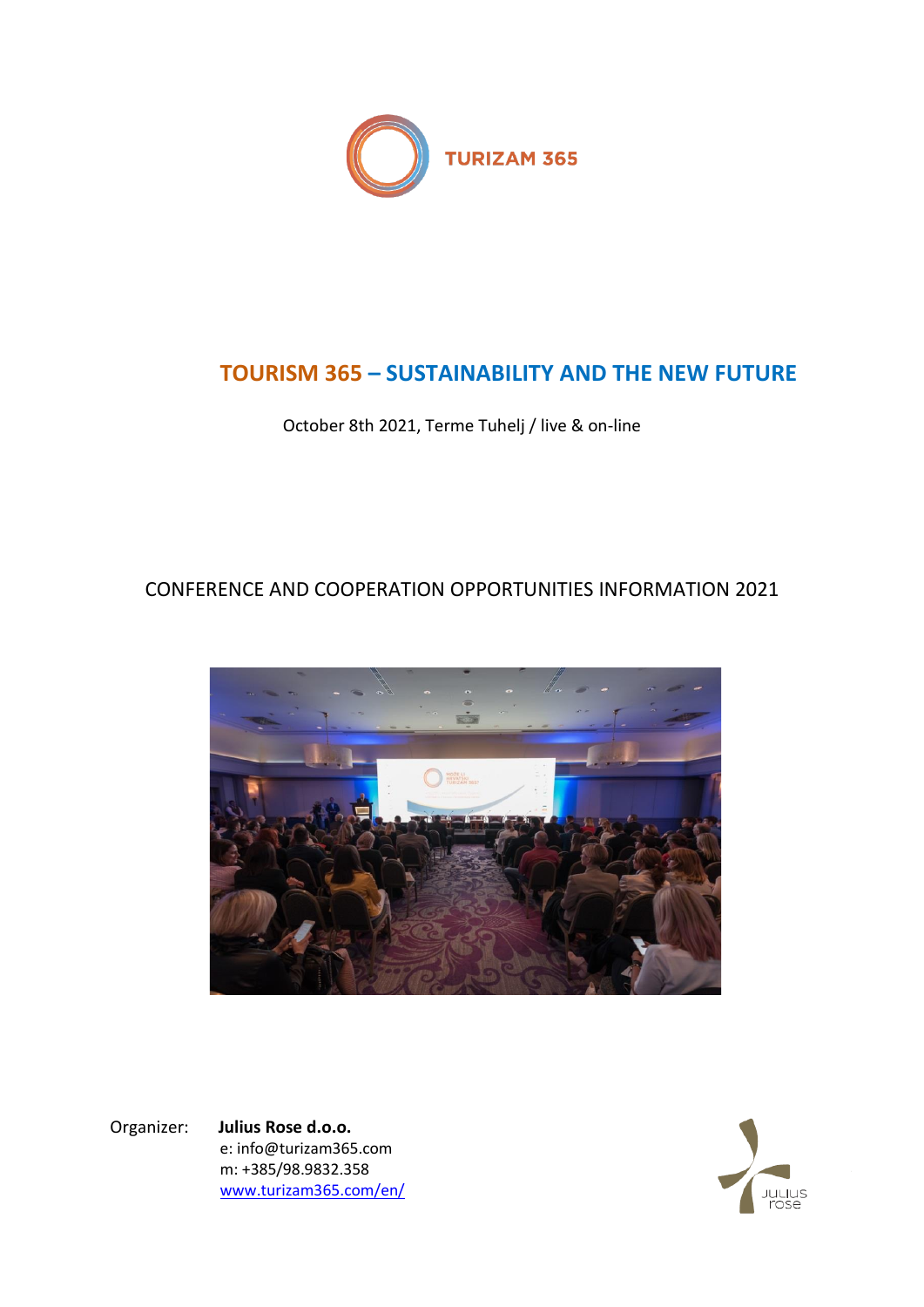The first conference on year-round tourism TOURISM 365 become **one of the most important annual gatherings of tourism professionals in Croatia**. This year it will be organized for the fifth time.

The conference will take place on Friday, October 8, 2021., as a hybrid event – live and online. It will bring current analyses, discussions, initiatives and plans for **postCOVID tourism, smart and sustainable operations, new technologies and the new future of tourism**.

The project brings together eminent tourism experts from Croatia and EU, attracts significant public and media attention and a large number of participants from the tourism sector. The selection of topics and speakers and the excellent organization of past conferences have resulted in numerous praises and announcements of participations this year as well.

The conference is held under the patronage of the Ministry of Tourism and Sports of Republic of Croatia, Croatian Chamber of Commerce and Croatian Tourist Board. It is a great opportunity to meet with colleagues, tourism professionals and tourism leaders and to promote your business.

The last 4 conferences have hosted top tourism experts from Croatia, Slovenia, Bosnia and Herzegovina, Austria, Germany, Hungary, Spain, Portugal, Germany, United Kingdom, Ireland and UAE/Dubai. We are especially proud of the 2 Ministerial Forums with participation of Ministers of Tourism from Slovenia, Austria, Spain, Montenegro, Albania and Croatia.

## **CONFERENCE TOURISM 365 BRINGS CURRENT ANALYSIS, DISCUSSIONS, BEST PRACTICE CASES AND SUGGESTIONS ON HOW TO DO BUSINESS IN THE POSTCOVID PERIOD, DEVELOP SUSTAINABLE TOURISM AND CREATE NEW TOURISM FUTURE**

#### **The conference is a great opportunity for promotion**

The TOURISM 365 conference is an opportunity to promote your company and brand at a top international event that deals with the issues of actual tourism trends and year-round business and which:

- brings together key actors of Croatian and Regional tourism - representatives of tourism companies, entrepreneurs and craftsmen participating in the tourism process, representatives of tourism and economic institutions and the government, representatives of tourist boards and professional and other associations, as well as representatives of tourism companies and institutions from the wider Region

- is an excellent platform for promotion - in front of key participants and creators of Croatian tourism and the media

- is an opportunity to directly influence the development of Croatian tourism

- offers a wide range of promotion and presentation opportunities - e-marketing, social networks, presentation at the conference through short presentations, participation in panel discussion, product / service display at the promotional desk, applications on materials, etc.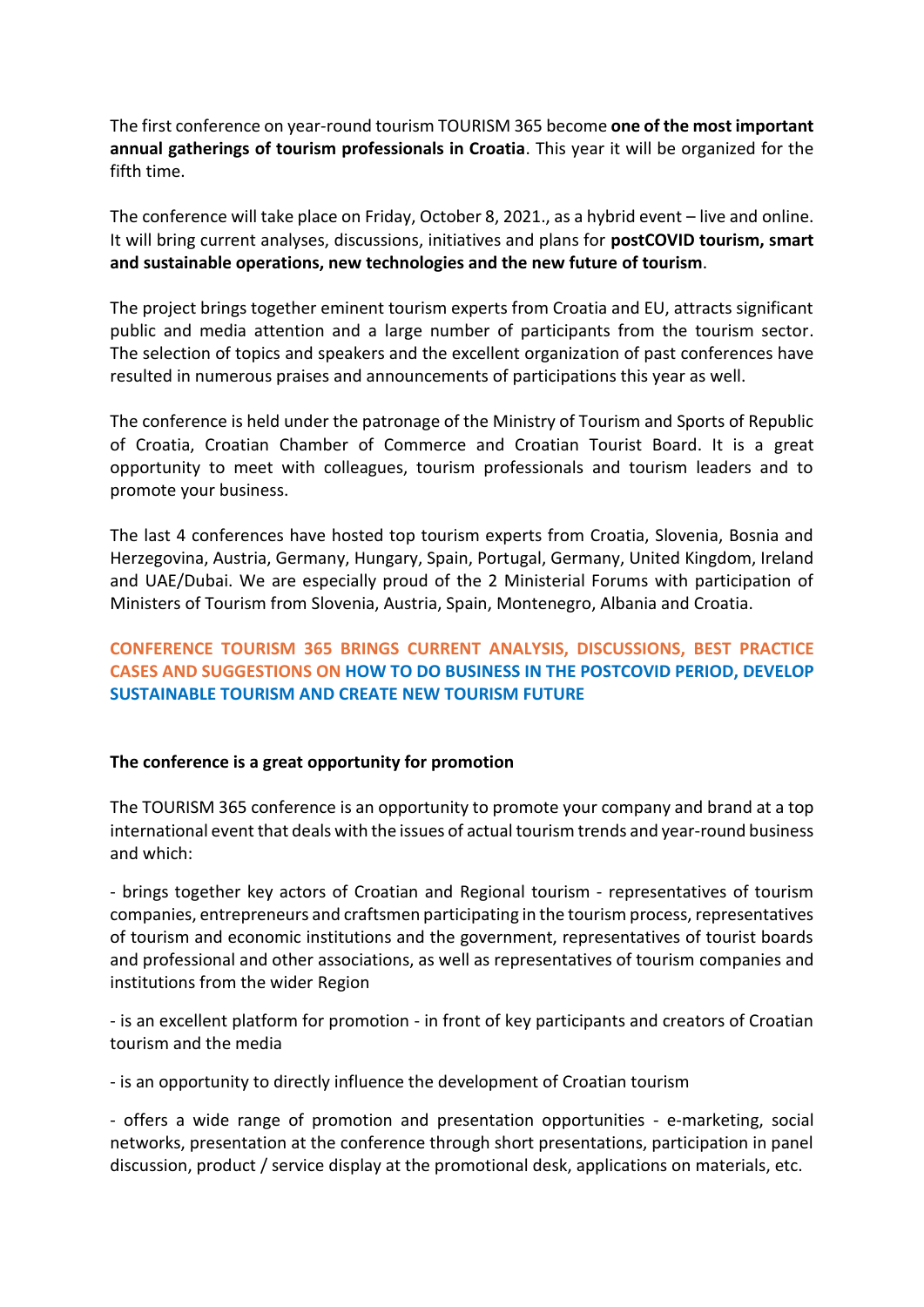#### **Panellists and speakers**

Panellists and speakers at the conference are prominent tourism professionals and experts from Croatia, the EU and the world, who are recognized as creators of policies and strategic considerations on today's tourism.

So far, the conference has hosted top tourism experts from Croatia, Slovenia, Bosnia and Herzegovina, Austria, Germany, Hungary, Spain, Portugal, Germany, Great Britain, Ireland and the UAE / Dubai. We are especially proud of the 2 Ministerial Forums with participation of tourism ministers from Slovenia, Austria, Spain, Montenegro, Albania and Croatia.

### **Event attendance and participants**

Until the appearance of Covid19, the conference was regularly attended by about 300 tourism professionals, and last year's event was attended by 100 participants on site (due to prescribed epidemiological restrictions for events and gatherings) and almost 1,400 participants (unique users) on-line from 16 countries.

Conference participants are representatives of private and public entities of all types of tourism (hotels, camps, travel agencies, institutions, tourist boards, tourist and economic institutions, private entrepreneurs and investors and others).

More information about past events can be found at [www.turizam365.com/en/](http://www.turizam365.com/en/)

### **Media and mailing**

The conference is supported by the most important Croatian tourism institutions and professional associations, such as the Croatian National Tourist Board, Croatian Chamber of Economy, Croatian Employers' Association, Croatian Tourism Association, Croatian Travel Agencies Association, Croatian Hotel Employers Association, Croatian Campers Association and others through which we perform institutional mailing to their members.

We send several newsletters before and after the event to more than 6,000 contacts and subscribers.

We follow the conference with intensive PR activities in all relevant media in Croatia and on social networks, where we perform thousands of views per publication.

Every year, a report from the conference is published by the central news called *Dnevnik* on National Television, and the statements of the speakers are often published by other thematic TV shows, such as *Otvoreno*.

Media list section (agency address):

• TV: HRT *Dobro Jutro Hrvatska*, HRT *Vijesti*, HRT *Regionalni dnevnik*, HRT *Klub 7*, RTL *Direkt*

• Press and portals: Večernji List, Jutarnji List, Like Croatia, Poslovni Dnevnik, Poduzetnik.hr, Glas istre, Novi list, Glas Slavonije, Slobodna Dalmacija, Dubrovački List, Međimurske novine, Varaždinske novine, In Bar, Ja trgovac, Progressiv, Restaurants and hotels, Hedonist magazine, Nova TV / Pun Kufer, Turizmoteka, Regional Expres, Ordinacija.hr, 24 sata.hr, Total Croatia News, Kult plave kamenice, Naturala.hr, Hina, hrturizam.hr

• Radio stations: Radio Sljeme, Croatian Radio, etc.

The recording of the conference will remain permanently available on the YouTube channel via [www.turizam365.com](http://www.turizam365.com/)